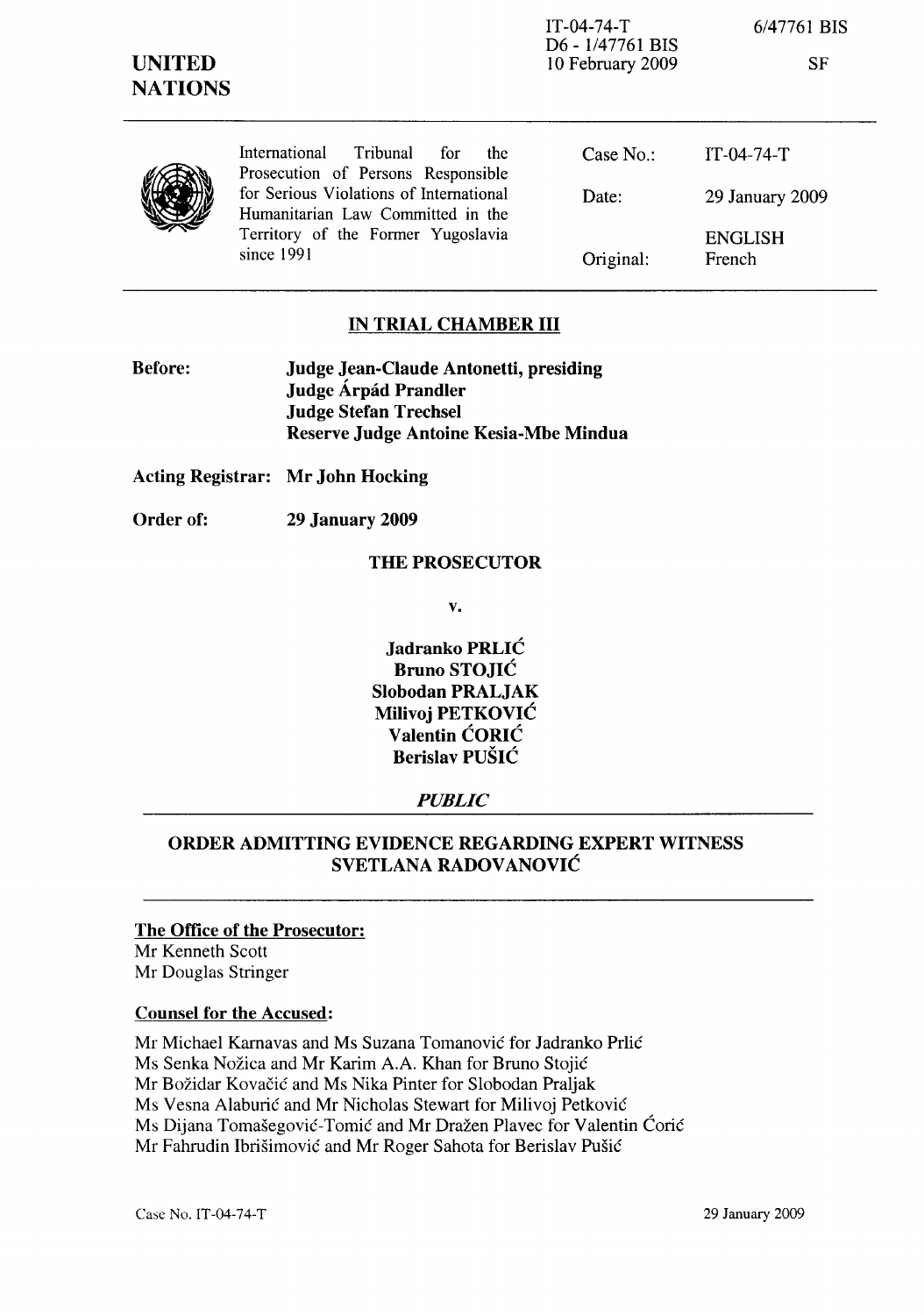**TRIAL CHAMBER III** ("Chamber") of the International Tribunal for the Prosecution of Persons Responsible for Serious Violations of International Humanitarian Law Committed in the Territory of the Former Yugoslavia since 1991 ("Tribunal");

**NOTING** the request for admission of six exhibits presented by Counsel for the Accused Prlic ("Prlic Defence")<sup>1</sup>; the request for admission of 12 exhibits presented by the Office of the Prosecutor ("Prosecution")<sup>2</sup> and the request for admission of one exhibit presented by Counsel for the Accused Praljak ("Praljak Defence")<sup>3</sup> related to the testimony of Svetlana Radovanovic ("Proposed Exhibits") who appeared from 24 to 26 November 2008,

**NOTING** the objections raised by the Prosecution to the five Proposed Exhibits from the Prlic Defence<sup>4</sup> and to the Proposed Exhibit from the Praljak Defence;<sup>5</sup> the objections raised by the Prlic Defence to five Proposed Exhibits from the Prosecution" and the response from the Prosecution to the objections raised by the Prlic Defence.'

**NOTING** the Order Requesting Additional Observations from the Parties of 16 December 2008 ("Order of 16 December 2008") in which the Chamber invited the Defence teams to present any additional objections to the Proposed Exhibits from the Prosecution in this case ("Additional Objections") on the basis of the Decision on Presentation of Documents by the Prosecution In Cross-examination of Defence Witnesses of 27 November 2008 ("Decision of 27 November 2008) and invited the Prosecution to file a response to any Additional Objections,<sup>8</sup>

<sup>&</sup>lt;sup>1</sup> "Jadranko Prlić's Motion for the Admission of Exhibits Tendered through Witness Svetlana Radovanovic", filed confidentially on 27 November 2008 ("Prlic Defence Motion").

 $2$  "Prosecution Motion for Admission of Exhibits Tendered through Witness Svetlana Radovanovic", filed confidentially on 3 December 2008 ("Prosecution Motion").

<sup>&</sup>lt;sup>3</sup> "Slobodan Praljak's Request for Admission of Exhibits Tendered through Witness Svetlana Radovanovic", 28 November 2008 ("Praljak Defence Motion").

<sup>&</sup>lt;sup>4</sup> "Prosecution Response to Jadranko Prlic's Motion for the Admission of Exhibits Tendered through Witness Svetlana Radovanovic", 2 December 2008.

<sup>5</sup> Prosecution Response to the Slobodan Praljak's Request for Admission of Exhibit Tendered through Witness Svetlana Radovanovic", 2 December 2008.

<sup>&</sup>lt;sup>6</sup> "Jadranko Prlić's Response to Prosecution Motion for Admission of Exhibits Tendered through Witness Svetlana Radovanovic, dated 3 December 2008", filed confidentially on 3 December 2008 ("Prlic Defence Response").

<sup>7</sup> "Prosecution Response to Jadranko Prlic's Response to Prosecution Motion for Admission of Exhibits Tendered through Witness Svetlana Radovanovic, dated 3 December 2008", 4 December 2008 ("Prosecution Reply")

 $\frac{8}{3}$  Order of 16 December 2008, p. 3.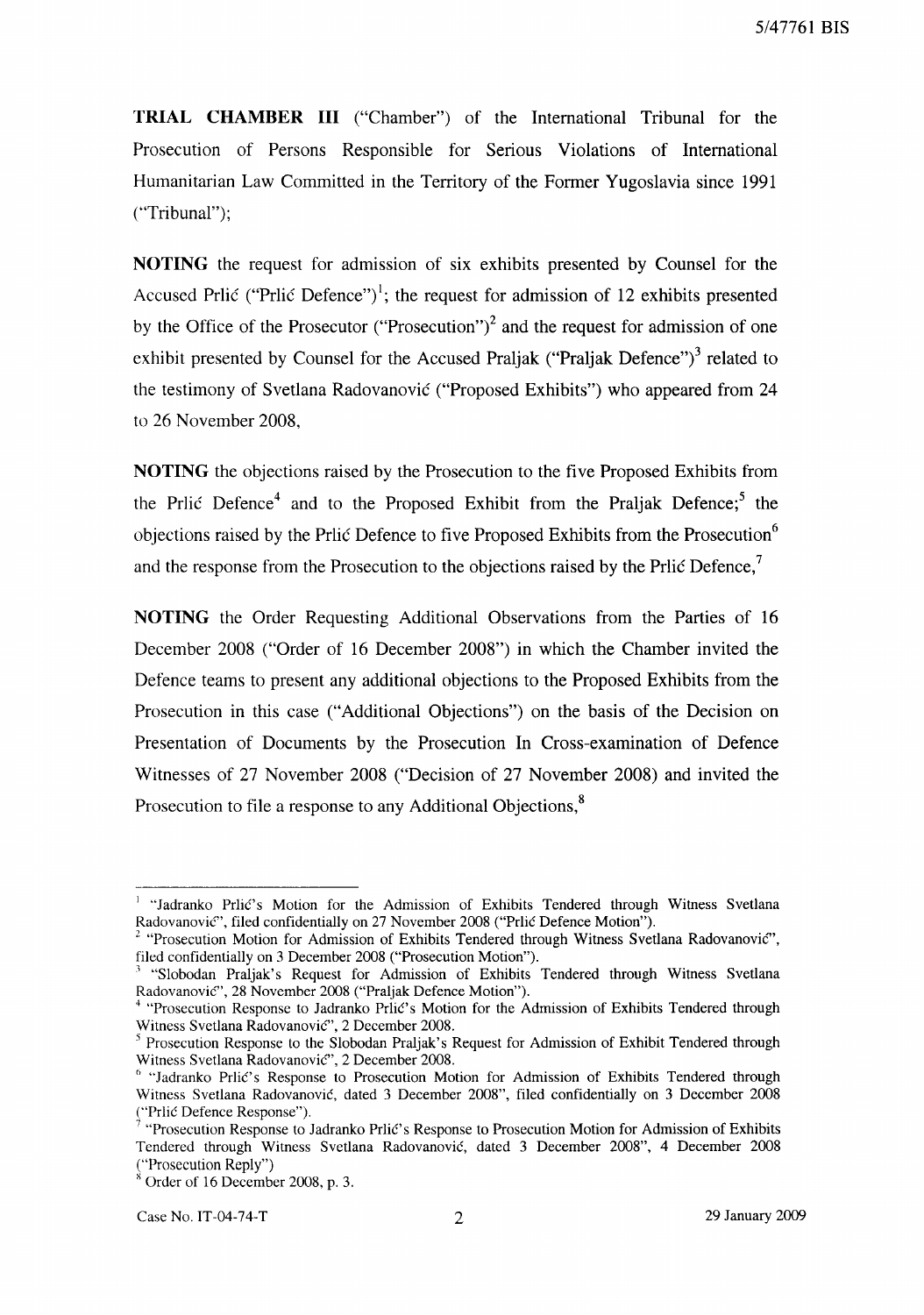**NOTING** the observations presented by the Prosecution concerning the Order of 16 December 2008, in which it essentially argues that it put the prosecution evidence to the defence witnesses in court in accordance with the decisions and practices followed by the Chamber prior to 27 November 2008 and that it is no longer able to present these exhibits to them differently, or to take into account different or additional factors to present them, $\frac{9}{7}$ 

**CONSIDERING** that the Chamber first finds that the Defence teams did not raise Additional Objections on the basis of the Decision of 27 November 2008 to contest the Proposed Exhibits from the Prosecution,

**CONSIDERING** that the Parties were informed by an email dated 26 November 2008 of the deadlines by which to file their requests for admission of evidence relating to Witness Svetlana Radovanovic, that is I December 2008 for the requests for admission of evidence, 2 December 2008 for the objections and 3 December 2008 for any responses to objections,

**CONSIDERING** that the Chamber notes that the Prosecution Motion and the Prlic Defence Response were filed on 3 December 2008 and that the Prosecution Reply was filed on 4 December 2008, that is after the deadline set by the Chamber,

**CONSIDERING** however that the Chamber has examined the explanations given by these two parties to justify their non-compliance with the deadlines, and decides to exceptionally allow these late filings,

**CONSIDERING** that the Chamber notes that of the Proposed Exhibits, Exhibit ID 03110 is an expert report prepared by Witness Svetlana Radovanovic that was disclosed pursuant to Rule 94 *his* of the Rules of Procedure and Evidence ("Rules") on 20 October 2008,

**CONSIDERING** that the Chamber has examined each of the Proposed Exhibits based on the admissibility criteria set out in the Decision on the Admission of Evidence rendered by the Chamber on 13 July 2006 ("Decision of 13 July 2006"), and

<sup>&</sup>lt;sup>9</sup> Prosecution Observations Concerning the Trial Chamber's 16 December 2008 Order Requesting Additional Observations, 8 January 2009, p. 2, paras. 4 and 6.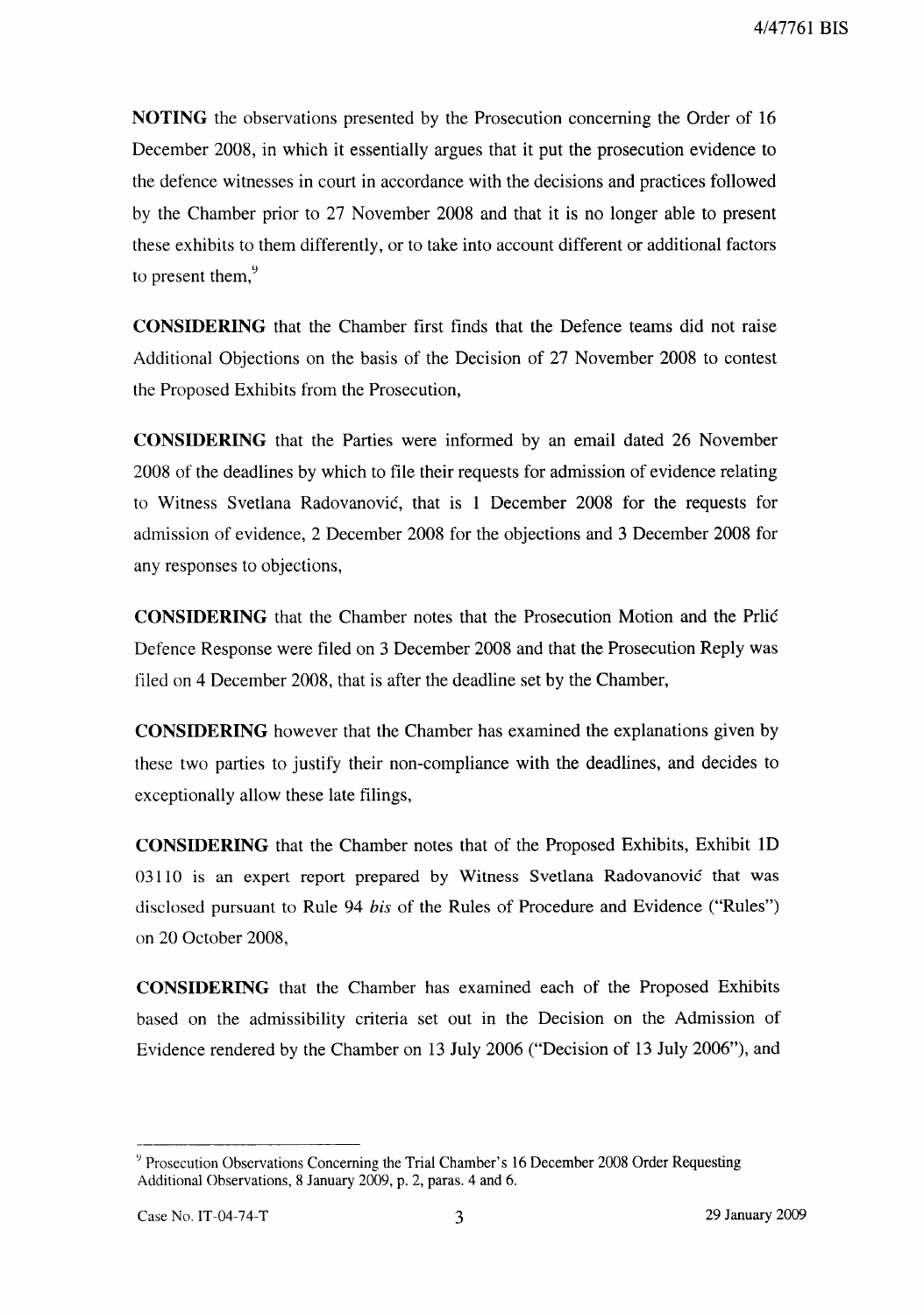in the Decision Adopting Guidelines for the Presentation of Defence Evidence rendered by the Chamber on 24 April 2008 ("Decision of 24 April 2008"),<sup>10</sup>

**CONSIDERING** that the Chamber decides to admit into evidence the Proposed Exhibits marked "admitted" in the Annex attached to this decision as they were put to Witness Svetlana Radovanovic and present sufficient indicia of relevance, probative value and reliability,

**CONSIDERING** that the Chamber decides not to admit into evidence the Proposed Exhibits marked "not admitted" in the annex attached to this decision as they fail to satisfy the requirements set out in Decisions of 13 July 2006 and 24 April 2008,

 $10$  Guideline 8 on the admission of documentary evidence through a witness.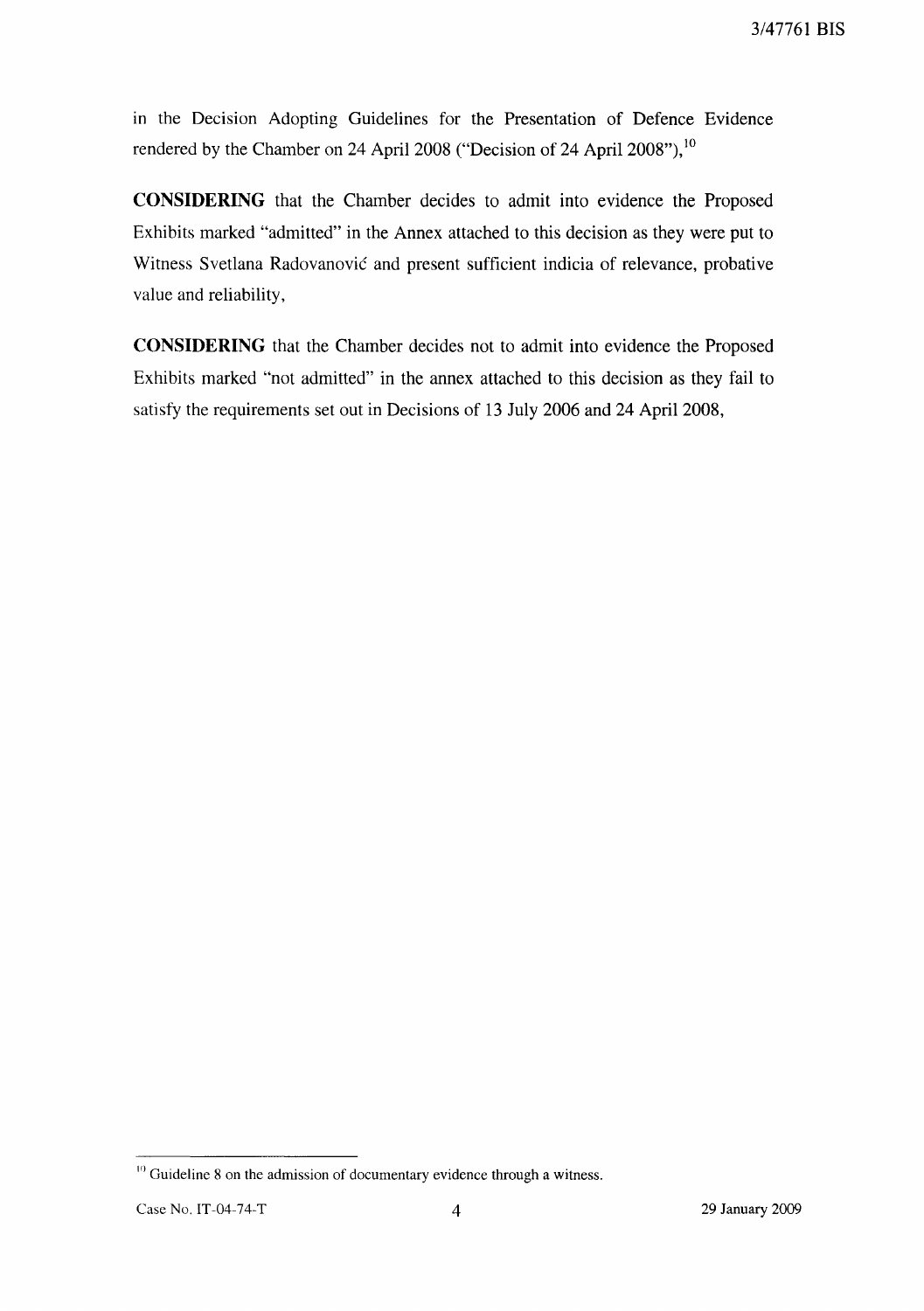## **FOR THE FOREGOING** REASONS,

**PURSUANT TO** Rules 54 and 89 (C) of the Rules,

**AUTHORISES** the late filing of the Prosecution Motion, the Prlic Defence Response and the Prosecution Reply,

**GRANTS** the Prlic Defence Motion,

**PARTIALLY GRANTS** the Prosecution Motion,

**DECIDES** there is good reason to admit into evidence the Proposed Exhibits marked "admitted" in the Annex attached to this decision, **AND**

**DENIES** the Praljak Defence Motion and denies in all other respects the Prosecution Motion for the reasons set out in the Annex attached to this decision,

Done in English and in French, the French version being authoritative.

*/signed/*

Jean-Claude Antonetti Presiding Judge

Done this twenty-ninth day of January 2009 At The Hague The Netherlands

**[Seal of the Tribunal]**